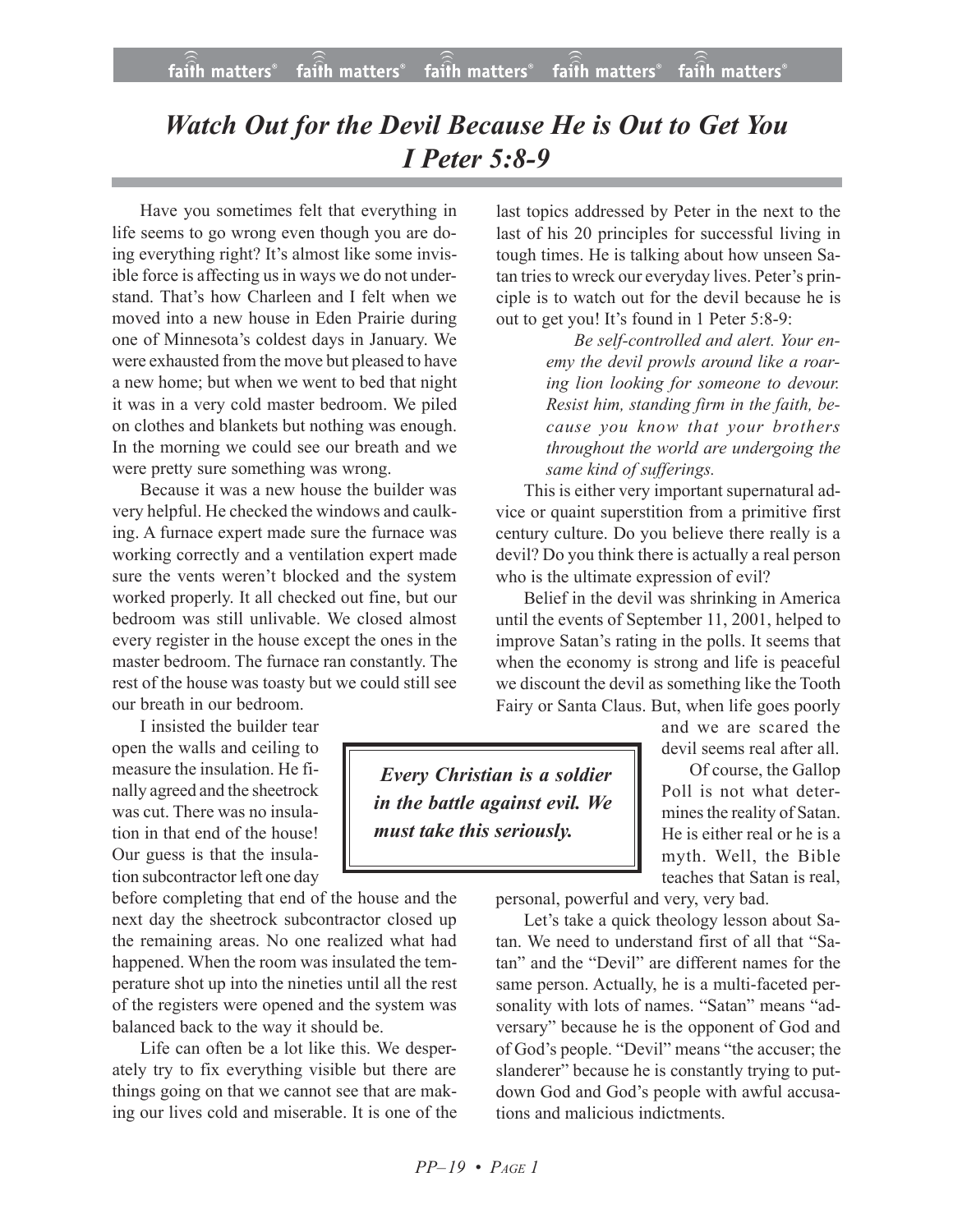## $f$ aith matters® staith matters® staith matters® staith matters® staith matters® faith matters<sup>®</sup> faith matters<sup>®</sup>  $\widehat{a}$ ) faith matters<sup>®</sup>

We know very little about the origins of Satan. He was already alive, powerful and evil when the first stories of the Bible were reported out of the Garden of Eden. The Bible assumes the existence of Satan more than it explains the existence of Satan.

From various places elsewhere in the Bible theologians have concluded that Satan once was a high-ranking angel in heaven who became proud and rebellious, turned against God and was kicked out of heaven. God's faithful servant became God's archenemy. Legions of angels defected with Satan and became know as demons. When God created the universe, earth and humanity our planet became a primary battleground between good and evil, between angels and demons, between God and Satan. We are all caught up in the war whether we like it or not.

Satan is powerful and evil, but Satan is not God's equal. Some people underestimate the devil. They fail to take him seriously. They think of him as a cartoon character with red leotards, horns and a pitchfork. But we must recognize that he has formidable supernatural power. He is a competitor of God. He can perform miracles, create empires, trigger epidemics and shape human lives. We humans are no match for such a strong and supernatural adversary.

Some people overestimate Satan. They think he is the evil equal of God and that God and Satan have equal power and parallel attributes. In their minds the difference is not in greatness but in morality. This is simply not true. God is the creator; Satan is a creature. God is eternal; Satan had a beginning in time. God knows everything (omniscience); Satan is smart but limited. God is everywhere (omnipresent); Satan cannot be more than one place at one time. If he's in Africa or Afghanistan right now he can't also be in Akron or Albuquerque.

Satan is doomed. His ultimate destiny is determined. The battle against God is fierce, but God will win. The fatal blow against sin and Satan was struck when Jesus died on the cross and rose to life again. Satan can't top that! Jesus released the salvation and resurrection power of God that inflicted a fatal wound to Satan. The last book of the Bible, the book of Revelation, details how God will win the final victory that will last forever. Satan apparently doesn't believe the Bible's prediction and still thinks he has a chance to win. Or, he is determined to take down as many people as possible with him in his defeat, just like an army fighting unit that hears the war is over but keeps on killing the victors. The ultimate outcome may be assured but it is still a bloody war for those still under attack.

On the basis of this understanding of Satan Peter writes his advice in 1 Peter 5:8-9:

*Be self controlled and alert. Your enemy the devil prowls around like a roaring lion looking for someone to devour. Resist him, standing firm in the faith, because you know that your brothers throughout the world are undergoing the same kind of suffering*.

Every Christian is a soldier in the battle against evil. We must take this seriously. There are no places to hide, no vacations, no deferments or exemptions from the conflict. It doesn't matter if you are rich or poor, young or old, scared or complacent. Everybody is involved in this.

Since we know the spiritual battle is real, get ready in advance. Don't wait until it's too late. Begin now to "*be self-controlled and alert*." In other words, be constantly on guard.

The United States government has established a Department of Homeland Security. Tens of thousands of employees and billions of dollars are devoted to preparation against future terrorist attacks. There are levels of alert and calls for the entire population to be on guard. The government regularly tells us that there will be terrorist attacks; they are inevitable. They cannot be stopped but we should do everything possible to be ready.

Peter is telling us that Satan is a terrorist. He is out to get us. He doesn't play fair. He is clever and mean. Our best weapon against his terrorism is to be prepared in advance.

A practical example of this biblical principle is Internet pornography. Pornography is nothing new. It is known throughout all of recorded history. Archaeologists have uncovered lots of ex-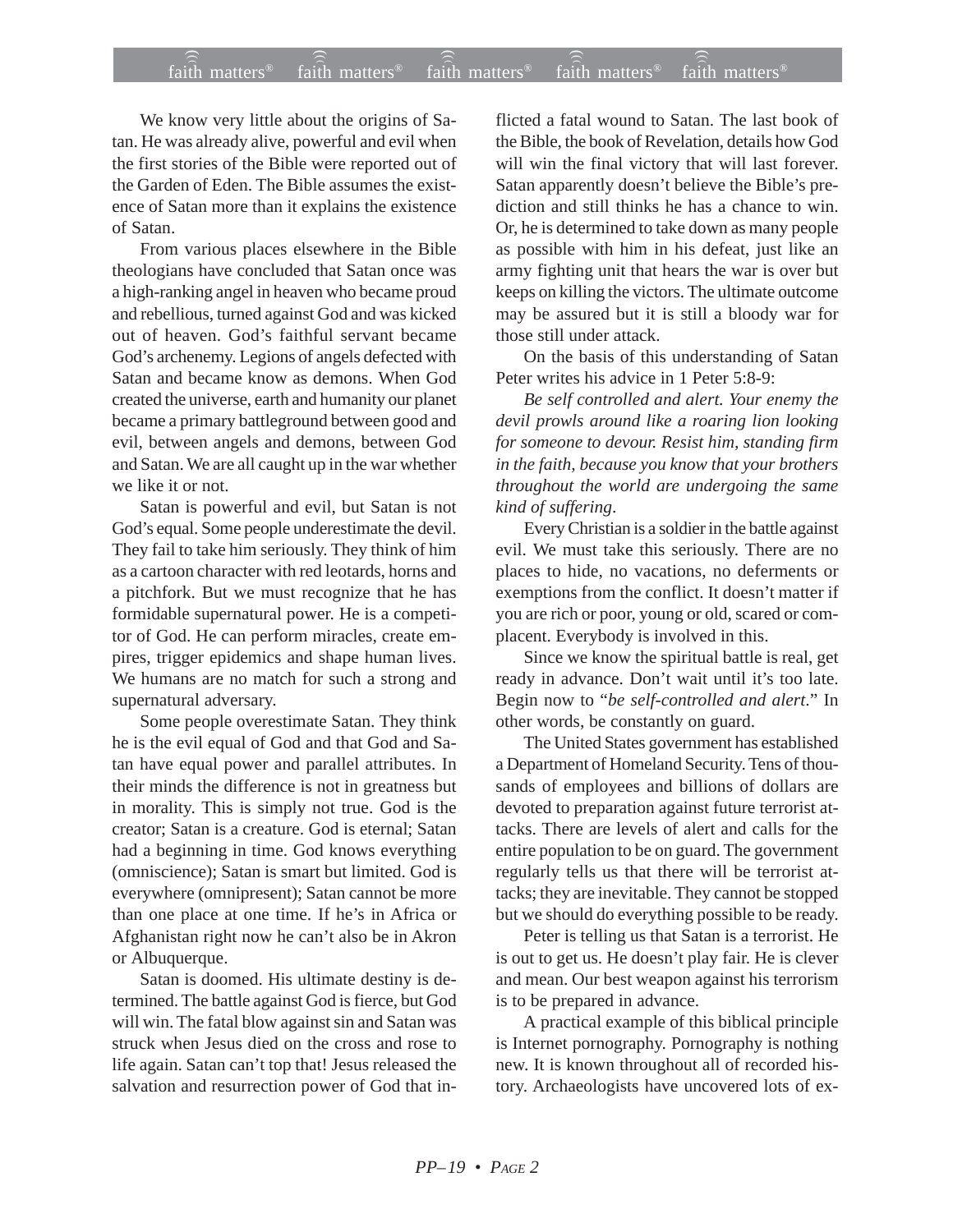## $f$ aith matters® staith matters® staith matters® staith matters® staith matters® faith matters<sup>®</sup> ))) )))

amples from Pompeii and other ancient cities and cultures. In our generation there has been a rapid and unprecedented expansion through printing, film and television; however, the Internet has brought inexpensive accessibility and privacy as never before.

Statistics on Internet pornography are amazing. Not only are millions pursuing it but sites are also aggressively pursuing Internet subscribers. What begins as curiosity has become insidious and destructive for millions of Americans. Time is consumed, obsessions are fed, relationships are destroyed, marriages are undermined and Satan smiles in victory. I doubt that anyone who started surfing Internet pornography sites ever expected this beginning to lead to job loss, spiritual defeat or marital divorce,. It has enormous personal and social effects.

So what's a Christian supposed to do? We're to be "*self-controlled and alert*." And what might that look like? Well, avoid the sites. Put your computer in a public part of your house. Buy software to block pornography sites. Ask someone to hold you accountable. Get counseling. Maybe even get rid of your computer. Do whatever needs to be done. *"Be self controlled and alert."* Get ready in advance.

Each of us is vulnerable in different ways and Satan customizes his strategy and his tactics to fit

us in our point of vulnerability. So, it is up to us to get ready in advance. The best strategy is generally to keep our guard high and specifically exercise self-control in areas where we know we are most vulnerable. It's up to us.

While the first strategy is

to be personally prepared, the second strategy is to watch out for the devil's direct attacks. The instructions of 1 Peter 5:8-9 continue with these words: "*Your enemy the devil prowls around like a roaring lion looking for someone to devour*."

Take the devil seriously. That doesn't mean Satan is individually giving us attention, but he does have a host of demons that are bright and powerful and are waiting to trap us. Probably the worst thing we can do is succumb to the temptation to trivialize our enemy. That's what happens with cartoons of the devil in red leotards with horns on his head and a pitchfork in his hand. Jokes about the devil seem to make Satan manageable.

Understand that Satan and his devils are on a human hunt, seeking to attack and destroy vulnerable people. They have a vast arsenal to adapt to every situation. The bait may be money, pride, sex or power, but rarely is the bait rotten or ugly. Satan and his devils are skilled hunters.

The Bible recommends that we fight back with faith. Again in 1 Peter 5:8-9 we are advised, "Resist him, standing firm in the faith . . . ." Never surrender! Fight hard. God will not abandon us in the battle but we will need to fight. When a Satanic attack comes, dig in. Stand firm and fight back. Never think that a small surrender will get the devil off your back. For every inch he gains he will try to gain an entire mile.

Jesus showed us how to resist and stand firm. Two New Testament biographies of Jesus, in Matthew 4 and Luke 4, tell about Satan directly chasing down Jesus to try and trick him into sin. Satan didn't assign Jesus to an assistant demon the way he is most likely to do with us. He took Jesus as his personal assignment. He offered Jesus satisfaction for his physical hunger. He offered Jesus power. He used his best weapons. But Jesus

*The Holy Spirit lives in every Christian. He is far greater and stronger than Satan or any enemy that is in the world.*

was prepared and alert. He realized Satan's approach was not an opportunity but rather a trick. He was prepared to resist every evil offer by using direct quotes from the Bible.

What does this tell

us to do? Be ready before the assault comes. Get into spiritual shape in advance because it can get rough. Know the Bible well enough to have an answer ready before a demonic offer comes. Read the Bible; memorize key statements. Pray regularly. Get into good spiritual shape. Be on guard against a deal that is too good to be true. Fight back. "*Resist him, standing firm in the faith.*"

This raises a practical question: Do we recognize an attack from Satan when it comes?